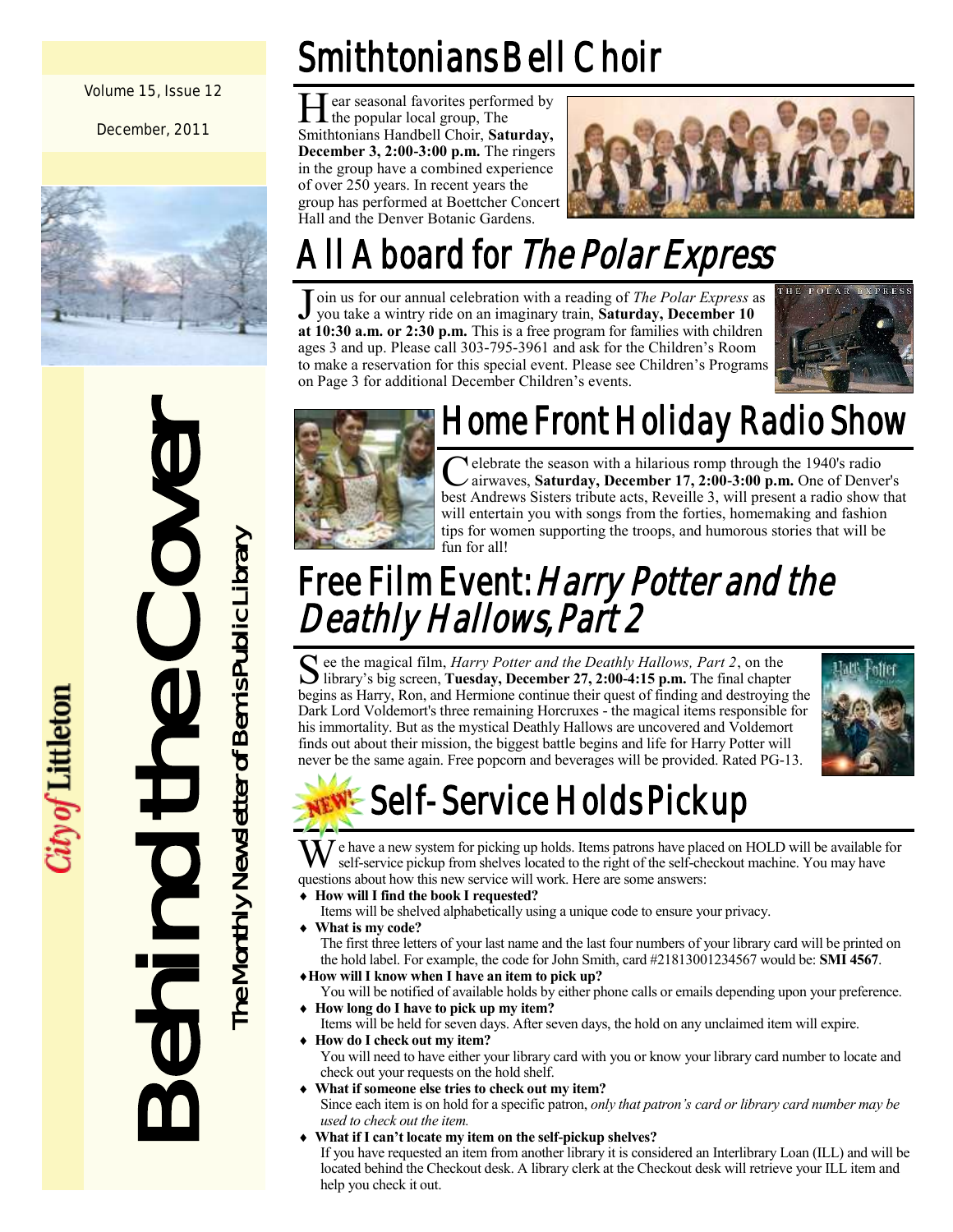## Buy a Gift Book at the Library!

Looking for that unique book or DVD for a holiday gift this year? The Friends of the Library and Museum is offering a special sale of "like new" used books and other items at low prices **through Saturday, December 24 at the library.** Choose from bestsellers, classics books and DVDs, cookbooks and children"s books. Bring the whole family in to find great presents!



## Food For Fines

B emis, in cooperation with Inter-Faith<br>Community Services, will be sponsoring emis, in cooperation with Inter-Faith the annual Food for Fines program **through Friday, December 24.** Simply bring in a nonperishable food item and have a late book fine



removed from your Bemis library record. This offer does not apply to lost books. Inter-Faith Community Services helps people living in western Arapahoe County and northern Douglas County as well as unincorporated areas of Arapahoe County.

## Bemis Thursday Night Writers' Group

If you have a dream of becoming an author, come to the Bemis<br>Thursday Night Writers' Group, **meeting the first and third** f you have a dream of becoming an author, come to the Bemis **Thursday of each month from 7:00-8:30 p.m.** in the library's conference room. The purpose of the group is to free participants' creativity and strengthen their voices as writers. Writers at all levels and of any genre are welcome to share their work with the group and hear responses or to just get inspired to write. The facilitator of the group is Kay Marie Porterfield, an award-



winning author of fifteen books and over 500 articles. Porterfield has extensive experience in teaching writing workshops. No registration is needed to attend the Writers' Group.

### Book Groups at Bemis

We have a variety of Book Groups that meet throughout the month. Choose a group that suits your interests and schedule. Then join us for some stimulating discussions.

#### **Senior Book Club First Monday of each month at 2 p.m.**

**Dec. 5:** *The Guernsey Literary and Potato Peel Pie Society* by Mary Shafer In 1946, writer Juliet Ashton

finds inspiration for her next



book in her correspondence with a native of Guernsey, who tells her about the Guernsey Literary and Potato Peel Pie Society, a book club born as an alibi during German occupation.

**Jan. 9\*:** *Shoeless Joe*

by W.P. Kinsella Ray Kinsella's fanatic love of baseball drives him to build a baseball stadium in his corn field and kidnap the author, J.D. Salinger, to bring him to a base-

ball game. This book was the basis for the movie, "Field of Dreams."

**\****We will meet on the second Monday in January due to the holidays.*

**Feb. 6:** Title to be determined.

#### **Monday Evening Book Group Third Monday of each month at 7 p.m.**

**Dec. 12\*:** No meeting in December.

**Jan. 23\*:** *On Beauty* by Zadie Smith Art professor Howard Belsey finds his family life thrown into turmoil by his son's engagement to the socially prominent daughter of a right-wing icon.



**\****We will meet on the fourth Monday in January due to the Martin Luther* 

*King, Jr. Holiday.* **Feb. 27\*:** *Cutting For Stone* by Abraham



Twin brothers born from a

Verghese

secret love affair between an Indian nun and a British surgeon come of age in an Ethiopia on the brink of revolution. The brothers' love for the same woman drives them apart.

*\*We will meet on the fourth Monday in February due to the President's Day Holiday.*

#### Computer Services & Computer Classes

**B** emis has 24 Internet emis has 24 Internet lower level of the library, plus another seven located in the Children's Room for use by our patrons in



5th grade and younger. Also, **wireless Internet access is available throughout the building for patrons with wireless-enabled laptops.**

Currently, our computers use Microsoft Windows 7 operating systems and Microsoft Office 2010 software that includes Word, Excel, Access, PowerPoint and Publisher. All of our PCs are linked to printers. Printing costs are \$0.10 a page for black only or \$0.50 a page for color. Our computer lab has 10 PCs and may be scheduled for group use. We are happy to assist patrons individually at any time if you need help using the computers or the Internet.

We also offer *free* computer and Internet classes on a regular basis. To learn about or register for an upcoming class and/or group use of our computer lab, call the library at 303-795- 3961 or stop by the Information Desk.

**All classes and open computer lab are held from 9-10:30 a.m.** *except where noted.* Currently space is available in these classes:

- **Be Your Own Travel Agent** Fri., Feb. 24
- **Beginning Excel - MS Office 2010** Tues., Dec. 13, Tues., Jan. 17; Tues., Feb. 14
- **Intermediate Excel - MS Office 2010** Wed., Jan. 18; Wed., Feb. 15
- **Beginning Internet** Sat., Jan. 7; Sat., Feb. 4
- **Beginning PowerPoint - MS Office 2010** Tues., Jan. 24
- **Beginning Publisher - MS Office 2010** Tues., Feb. 21
- **Beginning Windows 7** Tues., Dec. 6; Wed., Jan. 4; Wed., Feb. 1
- **Beginning Word - MS Office 2010** Wed., Dec. 7; Tues., Jan. 10; Tues., Feb. 7
- **Intermediate Word - MS Office 2010** Wed., Jan. 11; Wed., Feb. 8
- **Introduction to Facebook** Fri., Jan. 27
- **Computer Comfort** Sat., Dec. 3; Tues., Jan. 3
- **How to Search the Internet** Wed., Dec. 14; Sat., Feb. 18
- **Network of Care Health Website for Seniors** Wed., Jan. 25
- **Saving and Finding Files** Sat., Jan. 21
- **What's New in Office 2010?** Tues., Feb. 22
- **Open Computer Lab—9:00-10:30 a.m.** *Every* **Thursday** No registration required. Receive one-onone time with a computer class instructor.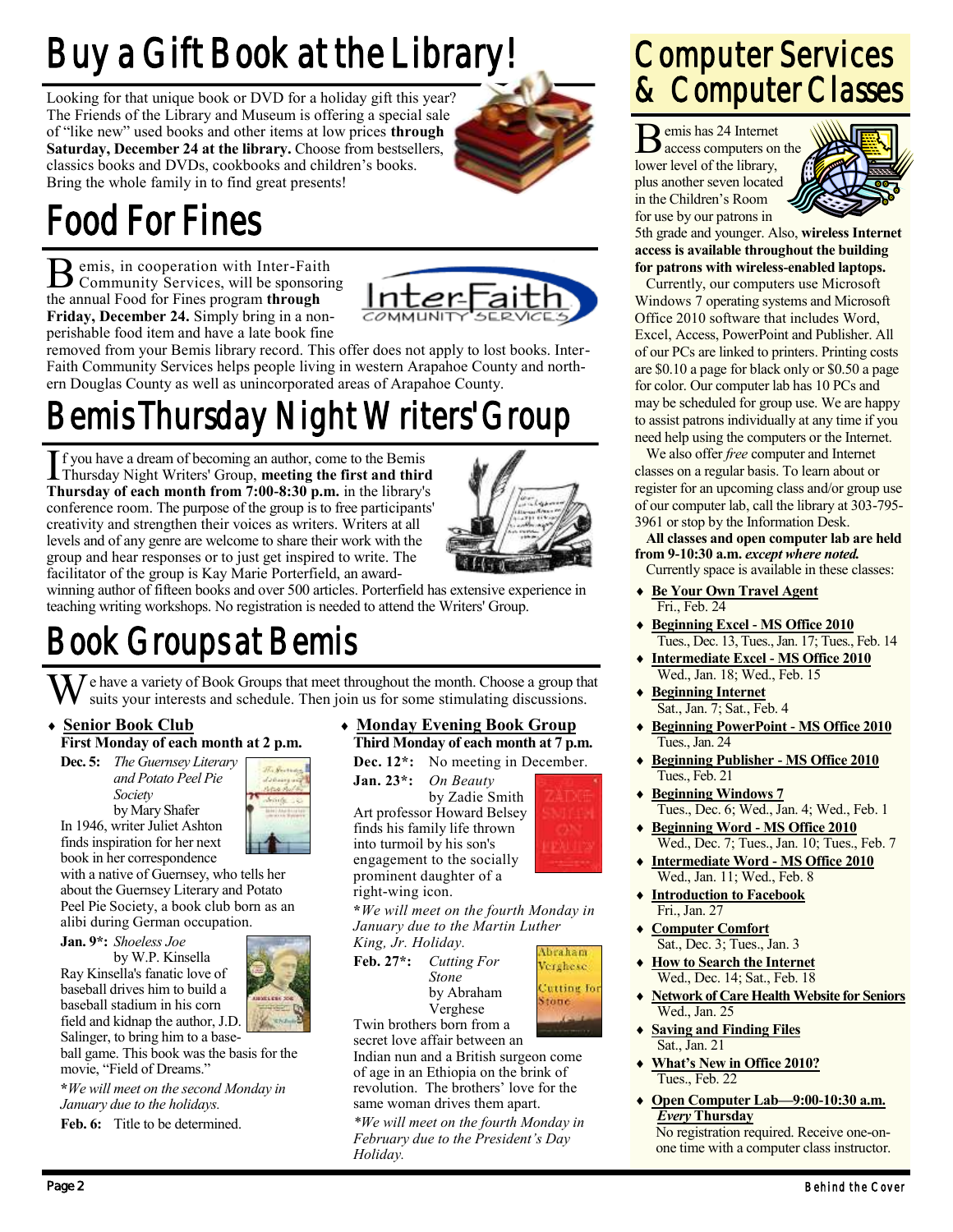

For more information, call teen librarian<br>Mark Decker at the library, 303-795-39<br>or check the Bemis teen blog site online at or more information, call teen librarian Mark Decker at the library, 303-795-3961, [http://bemisteen.blogspot.com.](http://bemisteen.blogspot.com)

Join other teens for the following activities:

#### ◆ Read the Movie Club

**First Sat. of the month @ noon** The **Read the Movie Club** discusses a book, then watches the movie. *Join us even if you*

*haven't read the book.* Free popcorn and lemonade will be provided. **Dec. 3:** *Super 8* (Rated PG-13) **Jan. 7:** To be determined **Feb. 4:** To be determined

 **Wii & Kinect Third Thursdays @ 3:30 p.m.** Play a different video game each month!

**December 15/January 19/February 16 Teen Advisory Group (TAG) Fourth Friday of the month @ 3:30 p.m. Dec.** No meeting scheduled **Jan. 27:** Open agenda **Feb. 24:** Summer Reading Planning

#### Make a Gingerbread **House**

A re you a budding ginger-<br>bread house architect? Put re you a budding gingeryour skills to the test and build one on **Saturday, December 17, 2:00-3:30 p.m.**! Once complet-



ed, we"ll have a competition to determine the best gingerbread house. The library will provide the basic supplies; feel free to bring any extra building materials as long as they are edible! Your completed house may go on display in the library. *Space is limited for this event; registration is required.* Register by contacting Mark at [mdecker@littletongov.org](mailto:mdecker@littletongov.org) or by calling the library at 303-795-3961.

#### Red Cross Babysitting Classes

Become a certified babysitter by attending an American Red Cross Babysitter's Training Course at Bemis on **Friday,**

**December 30 from 9:00 a.m.- 4:00 p.m.** Classes are limited to 12 participants ages 11-15. The course fee is \$85. To register, call the American Red Cross directly at 303-722-7474.

#### Math Tutoring

Need some help with your high school<br>math homework? We can help! A ma math homework? We can help! **A math** *(Continued on page 4)*

# Children's Programs

## Scenes from The Nutcracker

**O**n Sunday, December 11, 2:00 p.m., the Littleton Youth Ballet w entertain us with a free dance showcase featuring excerpts from *The Nutcracker*. This program is for families with children ages 3 and n **Sunday, December 11, 2:00 p.m.,** the Littleton Youth Ballet will entertain us with a free dance showcase featuring excerpts from older. Please call 303-795-3961 and ask for the Children"s Room to register.





### Cast-a-Ways

Join us on **Wednesday, December 28, 2:00 p.m.** for the Cast-a-Ways.<br>This is an exciting, fun-for-the entire family variety show consisting This is an exciting, fun-for-the entire family variety show consisting of an animated cockatoo, a playful dog and an amazing pig – all rescue animals that have made it to the big time. The performers feature everything from sports to impersonations. For families with children ages 3 and up.

## "Noon" Year's Eve Party

Get ready for the countdown to 2012 with another magical family<br>celebration on **Saturday, December 31 from 11:00 a.m.-1:00 p.m.** et ready for the countdown to 2012 with another magical family with funny man Bryce Jackman as "Professor Gigglesnort." Ring in the New Year "Wizard Style" as you enjoy a hilarious skit, treats, dancing and the dropping of the New Year"s Eve Ball at 12 o"clock noon. Dress in your finest wizard apparel for even more fun. Please call 303-795-3961 for reservations beginning December 15.



#### Chill Out and Read with our Children's Winter Reading Program!

A fun new program for independent readers in grades 1-5. Pick up a rea<br>
A fun grecord in the library, read chapter books in your free time and recfun new program for independent readers in grades 1-5. Pick up a readord the number of pages that you read. Children will meet their goals by completing a certain number of pages based on their grade level. Finishers will receive a free book to keep, a certificate and a yummy surprise. *Chill Out and Read* runs through January 7. Visit us in the Children"s Room and learn what it's all about.



## Weekly Story Times & Ongoing Activities

#### *No Story Box or Preschool Story Time during December 20-30.*

#### **Story Box: Ages infant-36 months**

#### **Tuesdays and Wednesdays at 9:30 a.m. and 10:30 a.m. Fridays at 9:30 a.m.**

A 30-minute session for children and a caring adult introducing the joy of rhythm and reading. *Space is limited; free tickets are available one week in advance.*

 **Preschool Story Time: Ages 3-kindergarten Thursdays at 10:30 a.m. and 1:30 p.m. Fridays at 10:30 a.m.**

Thirty minutes of stories, songs, and activities with a puppet show the first week of the month.

 **Paws to Read: For grades 1-5 Third Saturdays, 10:00 a.m.-noon.**

**December 17:** Readers in grades 1-5 can practice reading to a visiting pet pal. Bring your own book or choose one from our collection. Call 303-795-3961 and ask for the Children"s Room to register for a 20-minute spot. *Presented by American Humane Association.*